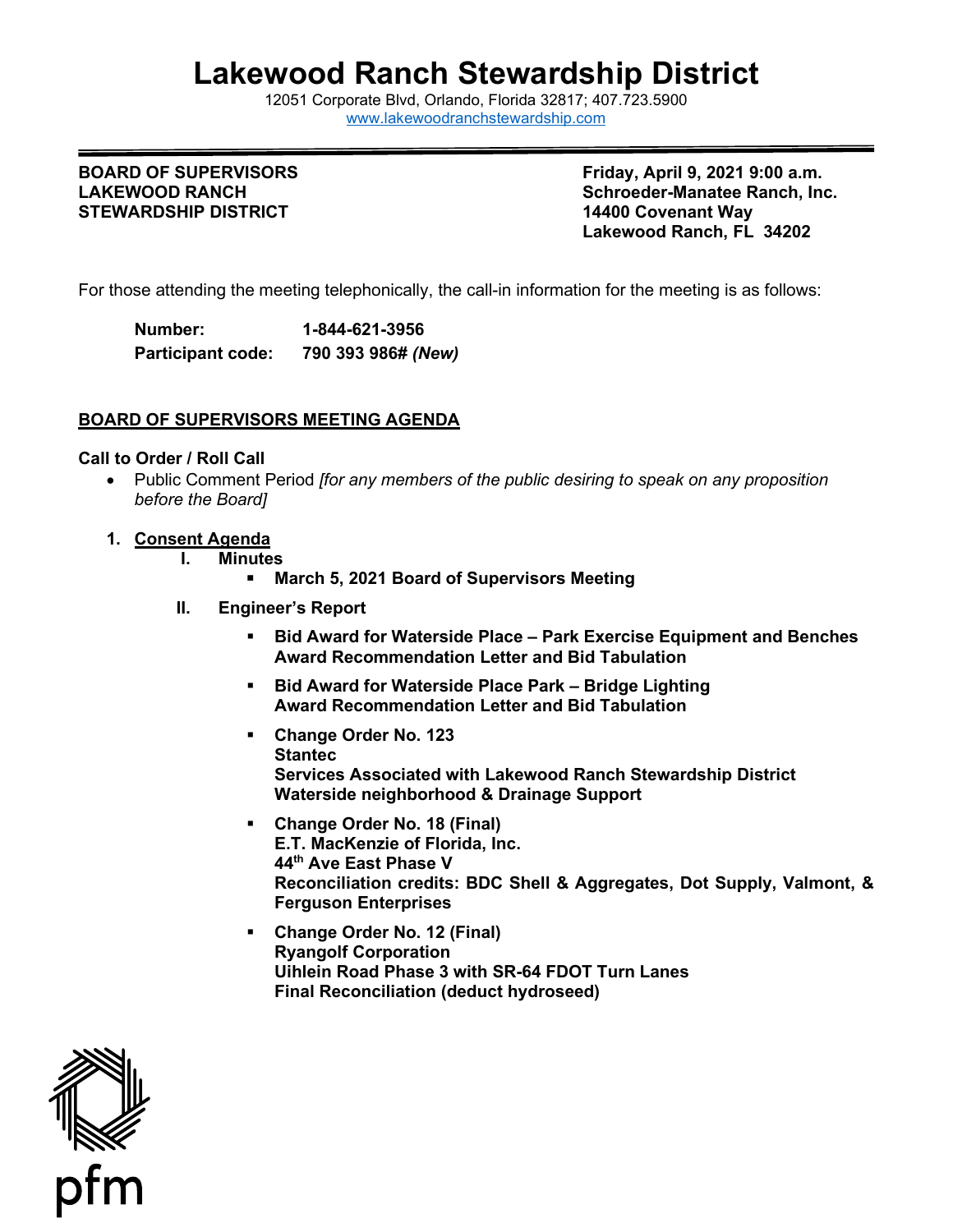- **Phase 2 Pond Bank: Sod, clearing and grading Change Order No. 9 Woodruff & Sons, Inc. Waterside Place Boulevard and Waterside Place Park Earthwork**
- **Revised pricing for grassing & curb items; removal of Structure S-130A ordered and shipped not needed Change Order No. 1 (Revised) Woodruff & Sons, Inc. White Eagle Blvd., Phase V Final Reconciliation of Contract**
- **Change Order No. 2 (Revised) Modify IBT Manholes: Raise MHs installed by others to revised plan grades. Includes new precast riser sections, filling low areas, grading to Woodruff & Sons, Inc. White Eagle Blvd., Phase V match existing slopes and bahia sod**
- **Install new electrical service to Building F Change Order No. 12 Westcoast Electric Services, Inc. Waterside Place Site Lighting & Electrical**
- **Delete from Original Contract 306 Sand Cord Grass, 97CY Mulch, 38,480sf Change Order No. 3 SMR Farms, LLC Lorraine Road South Relocate 19 additional Crape Myrtle trees, install 113 additional Variegated Flax Lily, install 1 additional Crape Myrtle +\$9,081. Empire installed -\$27,940**
- **Delete from Original Contract 1 Mag and 7 Ligustrum and Delete from Change Order No. 3 SMR Farms, LLC Rangeland, Esplanade to Lorraine Change Order 2 - 17 Magnolia**

#### **Business Matters**

- **2. Acceptance of the September 30, 2020 District Audit**
- **3. Consideration of Bid Award for Waterside Place Park Island Park Electrical** 
	- **A. Award Recommendation Letter and Bid Tabulation** *(provided under separate cover)*  **B. Resolution 2021-18, Award of Contract** *(provided under separate cover)*
- **4. Consideration of Agreement between the District and Cepra Landscape, LLC for Landscape Installation Services and Materials (Bourneside Blvd North Ph. II)**
- **5. Consideration of Agreement between the District and Cepra Landscape, LLC for Landscape and Irrigation Maintenance Services (Academic Ave & Lighterwood Trail)**
- **6. Consideration of Agreement between the District and Irrigation Design Associates, Inc. for Irrigation Installation Services and Materials (Waterside Place Island Park)**